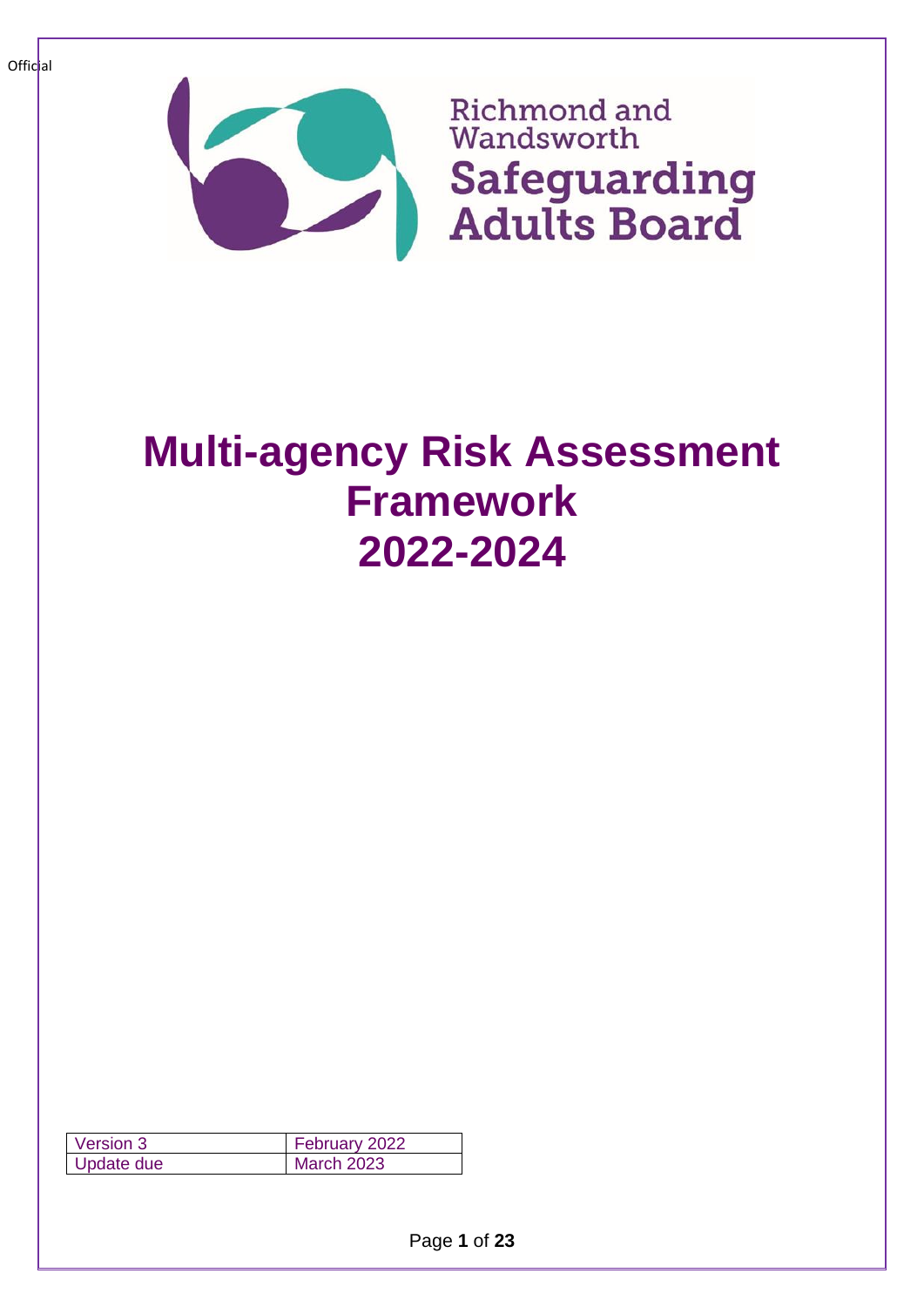#### **CONTENTS**

| 1 <sub>1</sub> |                                                                                               |
|----------------|-----------------------------------------------------------------------------------------------|
| 2.             |                                                                                               |
| 3.             |                                                                                               |
| 4.             |                                                                                               |
| 5.             |                                                                                               |
| 6.             |                                                                                               |
| 7.             |                                                                                               |
| 8.             |                                                                                               |
|                |                                                                                               |
|                |                                                                                               |
|                |                                                                                               |
|                | Appendix 4: Request for information of agency involvement in a case for planned Professionals |
|                |                                                                                               |
|                | Appendix 5: Multi-agency Risk Management Planning Meeting Agenda Template  14                 |
|                | Appendix 6: Multi-agency Risk Management Review Meeting Agenda Template  15                   |
|                |                                                                                               |
|                | Appendix 8: Decision Trees to support decision making on managing high risk cases  17         |
|                |                                                                                               |
|                |                                                                                               |
|                |                                                                                               |
|                |                                                                                               |
|                |                                                                                               |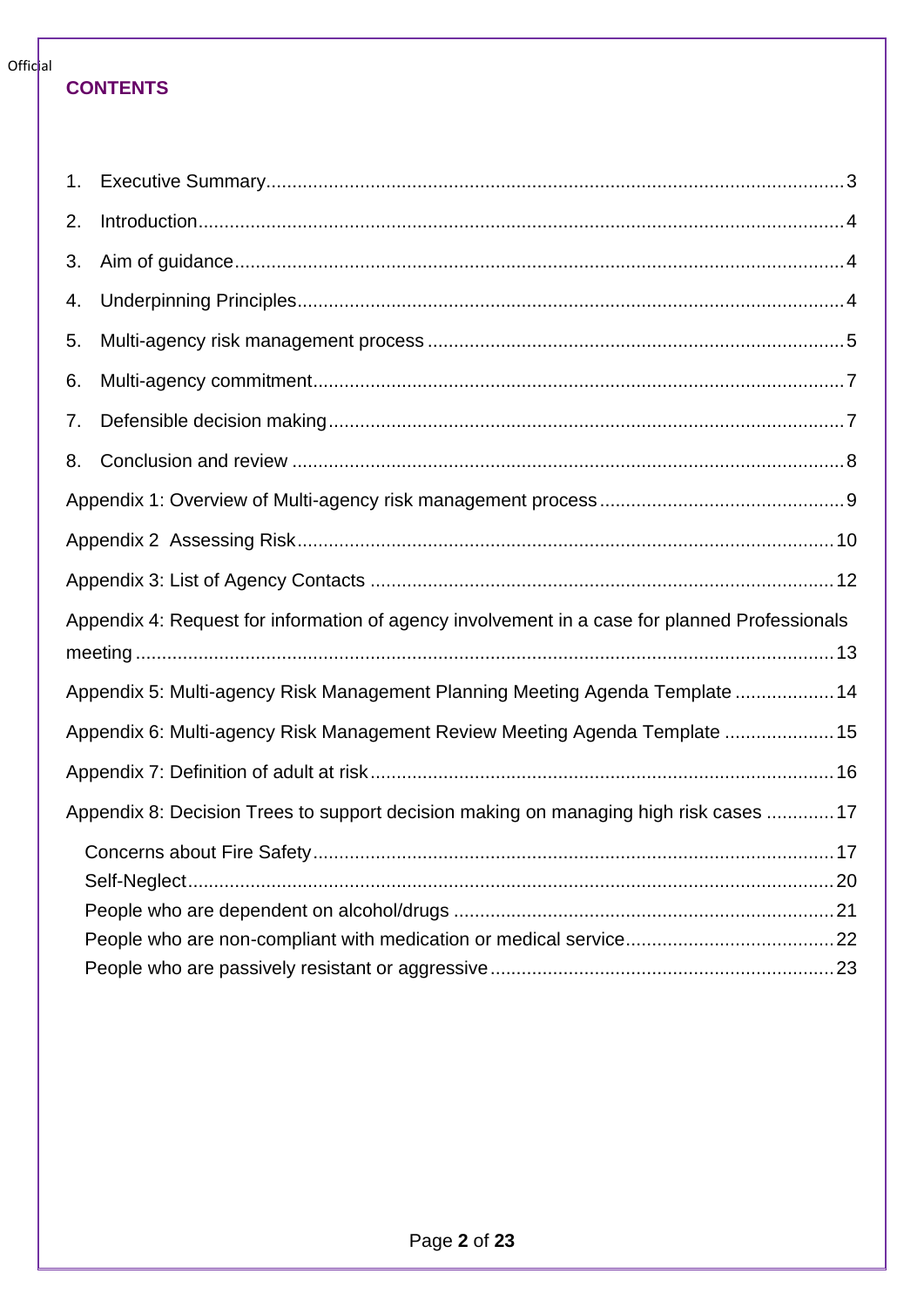### <span id="page-2-0"></span>**1. Executive Summary**

- 1.1. This guidance has been developed in partnership with members of the Richmond and Wandsworth Safeguarding Adult Board to complement the London Multi-agency safeguarding protocol and any internal guidance and procedures agencies have in place. It is designed to be useful to any professional who is working with adults experiencing an unmanageable level of risk because of circumstances which create the risk of harm
- 1.2. This guidance recognises that in complex cases, professionals are often dealing with long term and entrenched behaviours to which responses require a commitment to a longer term, solution-based approach. The guidance aims to provide an effective, coordinated and multi-agency response to these 'critical few' cases.
- 1.3. The Care Act 2014 requires all professionals and other staff to make early, meaningful interventions with individuals and families to make a positive difference to their lives. Where people fail to engage with necessary support this may have significant impact on their well-being. Multi-agency responses and utilisation of a wide range of professional expertise and legal powers has been shown to be effective in managing such complex cases.
- 1.4. Each agency has the responsibility in identifying when the risk in an individual case has reached a level where multi-agency involvement is needed. This will involve the completion of a holistic risk assessment.
- 1.5. This guidance outlines a helpful framework which involves a shared commitment by SAB partners to working collaboratively on complex cases through an agreed process which includes:

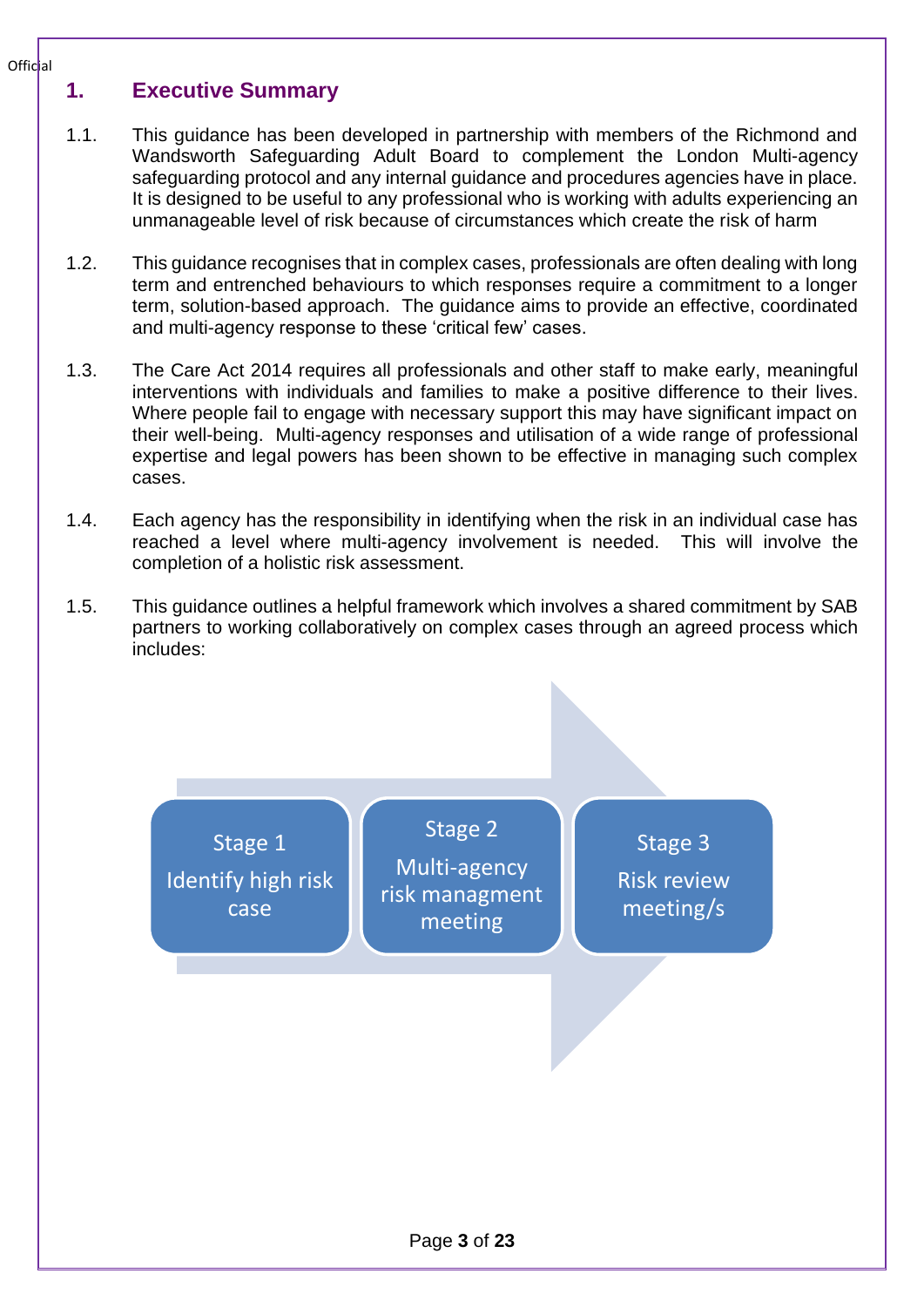#### <span id="page-3-0"></span>**2. Introduction**

- 2.1. This guidance has been developed in partnership with members of the Richmond and Wandsworth Safeguarding Adult Board. It sits alongside the London Multi-agency Safeguarding Protocol (April 2019 [here\)](https://www.richmond.gov.uk/council/how_we_work/partnerships/sab/safeguarding_adults_board_resources) and designed to provide guidance on managing cases relating to adults where there is a high level of risk. The circumstances may sit outside the statutory adult safeguarding framework however a multi-agency approach would be beneficial.
- 2.2. The guidance does not replace single agency risk management arrangements but seeks to build on and complement these by providing a multi-agency dimension.
- 2.3. This document is intended as an overarching framework and it is the responsibility of respective organisations to develop more detailed work place guidance around its implementation.
- 2.4. This guidance is intended for any professional working with adults experiencing an unmanageable level of risk because of circumstances which create the risk of harm but not relating to abuse or neglect by a third party.

### <span id="page-3-1"></span>**3. Aim of guidance**

- 3.1. The guidance aims to provide an effective, coordinated and multi-agency response to these 'critical few' complex cases which involve people who take or live with high levels of risk. It is recognised that a multi-agency approach which draws on a range of professional competencies and legal frameworks are more successful in achieving change in such cases.
- 3.2. This document aims to set out a process which facilitates:
	- Timely information sharing around risk;
	- Identification and holistic assessment of risk;
	- Development of shared risk management plans;
	- Shared decision making and responsibility;
	- The adult's involvement and engagement in the process
	- Improved outcomes for the adult at risk.

### <span id="page-3-2"></span>**4. Underpinning Principles**

- 4.1. All professionals and other staff have a vital role to play to make early, positive interventions with individuals and families to make a difference to their lives. The focus of interventions should be on:
	- *early identification and assessment of risk* and timely information sharing
	- *preventing* the deterioration of a situation or breakdown of a vital support network.
	- achieving the *best outcome* for the service user, whilst satisfying legal, professional and organisational responsibilities and duties.
	- **Timely** responses and avoiding unnecessary delays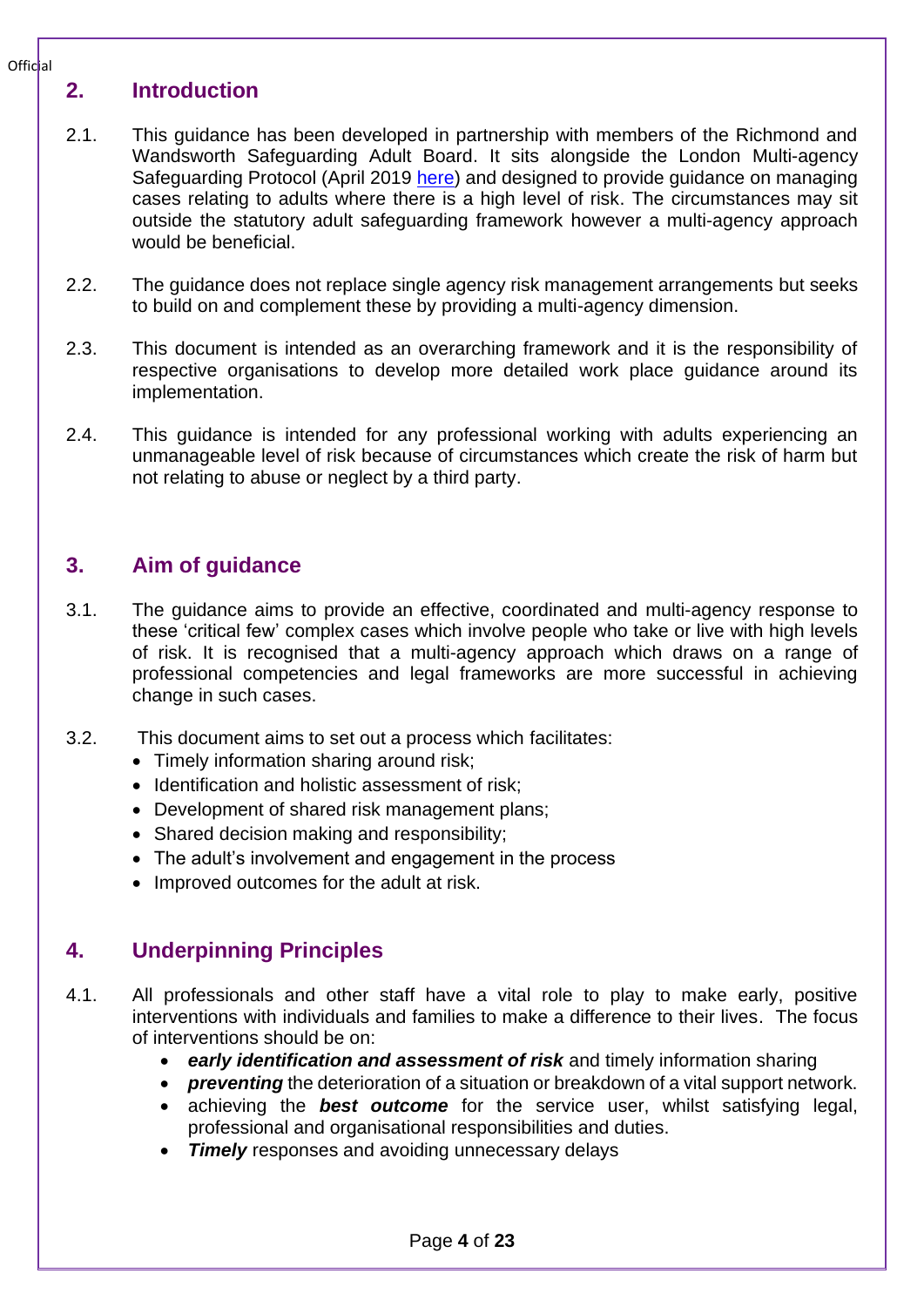- Person centred actions which embrace *Making Safeguarding Personal* and involve the person as much as possible in all discussions and actions and take account of the principles of the Mental Capacity Act 2005.
- Utilisation of all available professional competencies and legal frameworks to ensure *flexible, innovative and solution focused* approach to mitigating risk.
- 4.2. All agencies commit to ensure that there is active engagement in the process of identifying and managing risk.

# <span id="page-4-0"></span>**5. Multi-agency risk management process**

5.1. Any agency can initiate a multi-agency risk management process. The process will include the following 3 stages (see [Appendix 1: Overview of Multi-agency risk](#page-8-0)  [management process\)](#page-8-0)



### 5.2. **Stage 1 – identify high risk case**

- 5.2.1. Review of situation including:
	- Discussion with the person raising the concern.
	- Discussion with the person about whom concerns have been raised.
	- Ascertain what (if any) care and support the person is receiving from what agency.
	- Ascertain whether any children or other adults are at risk.
	- Consider the mental capacity of the person. If appropriate, carry out a capacity assessment on the specific issue.
	- Consider whether referral to another process would be more appropriate.
	- Consider whether the circumstances of the case engage the safeguarding criteria in terms of section 42 of the Care Act.
- 5.2.2. Responsible manager should convene a multi-agency meeting and;
	- allocate the case to a lead professional who compiles a chronology of risk and support offered/in place to date. (See Appendix 2: [Assessing Risk\)](#page-9-0).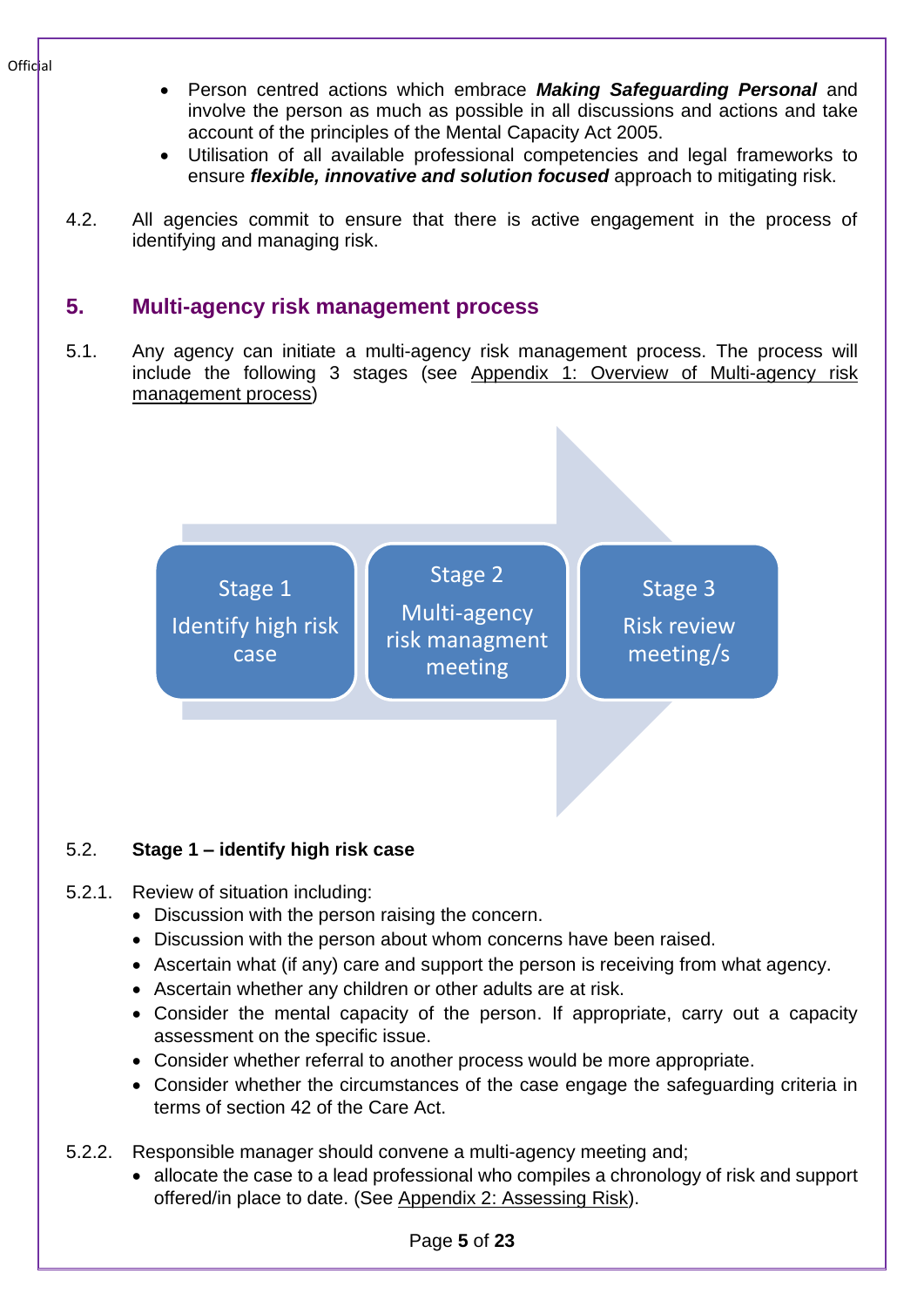- Contact involved agencies (or agencies who may have a potential future role) who will in turn identify a lead professional. (Appendix 3: [List of Agency Contacts](#page-11-0) has list of current SAB partners and contact details)
- Consider how the adult will be involved and if advocacy support is needed. (See Appendix 4: [Request for information of agency involvement in a case for planned](#page-12-0)  [Professionals meeting](#page-12-0) for request for information form).
- Chair meeting (see Appendix 5: [Multi-agency Risk Management Planning Meeting](#page-13-0)  [Agenda Template\)](#page-13-0).

### **5.3. Stage 2 – multi-agency risk management planning meeting:**

- 5.3.1. The purpose of the meeting will be to consider the situation and clarify whether any further action can be taken, making the necessary recommendations.
- 5.3.2. Consider convening virtual panels/meeting, which offer great benefits including increased chance of attendance, possibility for gathering professionals around the person faster, ability to share documents, record decisions within the meeting and many others.
- 5.3.3. Meeting will consider the following:
	- Provide a summary of any care and support offered or in place.
	- Outline of the nature of the concerns and risks to the adult and others.
	- Consideration of the adult's mental capacity.
	- Produce a collaborative and holistic assessment of the risks.
	- Identify any legal powers and remedies potentially available.
	- Agree who will act as lead coordinating professional for the process.
	- Agree information sharing arrangements.
	- Agree a contingency and an escalation plan.
	- Identify who is best placed to engage with the adult at risk.
	- Consider how the adult will be involved and kept up to date.
	- Agree who and how to engage with the adult and relationship building.
	- Agree a SMART action plan, with timescales a named lead against each action.
	- Set date for a review meeting.
	- Ensure the adult is given a copy of the risk assessment, if appropriate.

### **5.4. Stage 3 – Review meetings**

- 5.4.1. The purpose of the review meeting is to monitor progress on the multi-agency action plan and agree any further actions or if escalation is required. (see Appendix 6: [Multi-agency](#page-14-0)  [Risk Management Review Meeting Agenda Template\)](#page-14-0)
- 5.4.2. The meeting should consider:
	- Agencies share any new information
	- Review multi-agency action plan. If insufficient progress has been made, consider an alternative approach. Other flexible, creative solutions may need to be explored.
	- Revise action plan.
	- Agree on-going monitoring and review arrangements
	- Update the risk assessment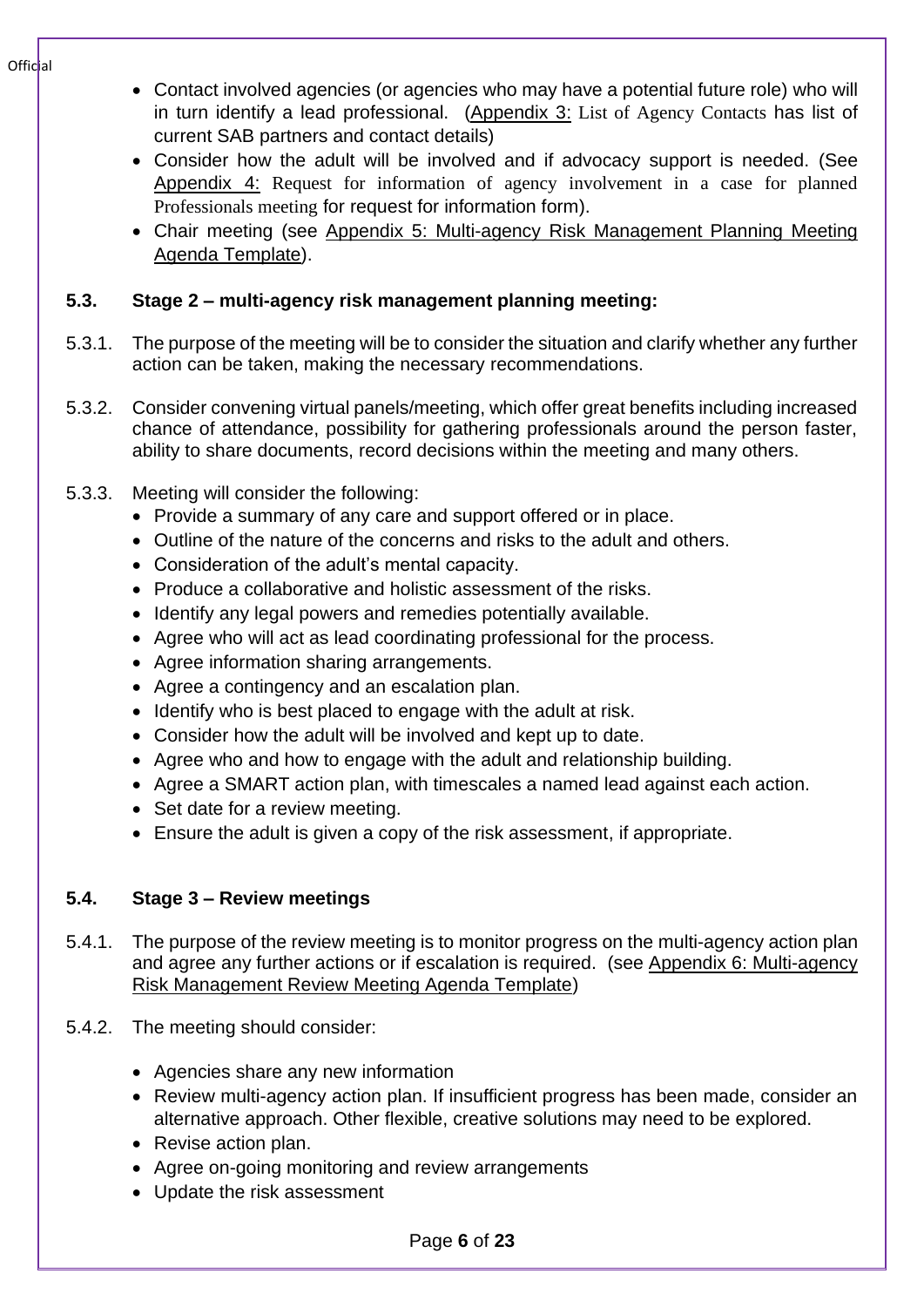- Update the escalation and contingency plan
- Update on the engagement of the adult (and others such as their advocate or members of their social/carer network)
- Update on mental capacity.
- 5.4.3. The multi-agency monitoring, and review process will continue until the identified risks are either resolved or managed to an acceptable level. It is important that consideration is given to the support needed by the adult to ensure their well-being and safety is maintained. Any on-going support should be clearly identified and agreed by relevant agencies before being referred into the relevant case management process for on-going work.

#### <span id="page-6-0"></span>**6. Multi-agency commitment**

- 6.1. Where a person with needs for care and support is declining support and placing him/herself or others at *risk* of serious harm, advice and information should be shared with the adult about the risk(s). [Appendix 7](#page-15-0): [Definition of adult at risk](#page-15-0) offers definition of an adult at risk i.e. the criteria which should be considered in identifying cases where the risk management framework will apply.
- 6.2. A *risk assessment* should be undertaken using the agencies own risk assessment document.
- 6.3. Any agency or professional can initiate a *multi-agency risk management meeting*. However, a responsible manager from that organisation should be involved in the decision-making process.
- 6.4. Each agency involved in this process must allocate a lead worker to agree actions and make operational decisions about this case.
- 6.5. The multi-agency *risk management plan* must be proportionate and focussed on the prevention, reduction or elimination of future risk of harm. This plan will be jointly owned by the adult and the professionals working with them.
- 6.6. All decisions and actions taken throughout the process must be accurately recorded, and a note made of all those involved in the decision-making process and the rationale for the decision made, to support *defensible decision making*. (See [Appendix 8: Decision](#page-16-0)  [Trees to support decision making on managing high risk cases\)](#page-16-0)
- 6.7. Anyone, including partner agencies, service users, their carers or families may constructively challenge the actions taken and to escalate concerns within and across agencies.

### <span id="page-6-1"></span>**7. Defensible decision making**

- 7.1. A defensible decision has been defined as a decision that will withstand 'hindsight scrutiny' should the case 'go wrong' and negative outcomes have occurred.
- 7.2. A defensible decision is one where: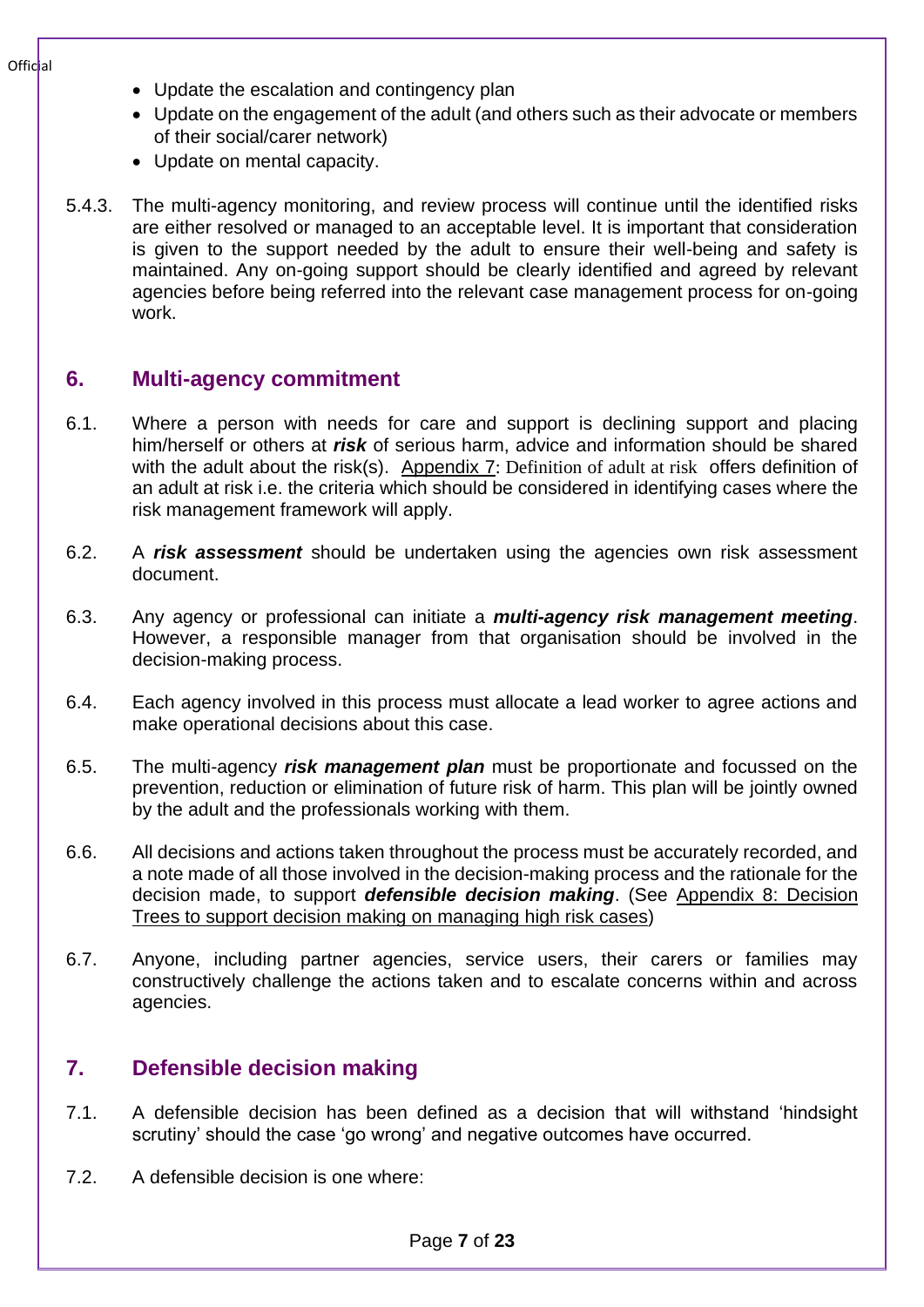- All reasonable steps have been taken to avoid harm.
- Reliable assessment methods have been used.
- Information has been collected and thoroughly evaluated.
- Decisions are recorded and subsequently carried out.
- Policies and procedures have been followed.
- Practitioners and their managers adopt an investigative approach and are proactive.
- 7.3. Defensible decisions must be clearly and contemporaneously recorded in a legible and approved system and format. The rationale behind the decision in relation to the circumstances must be included as well as references to relevant legislation and guidance.

#### <span id="page-7-0"></span>**8. Conclusion and review**

- 8.1. This framework is designed to provide guidance on managing cases relating to adults where there is a high level of risk, but the circumstances may sit outside the statutory adult safeguarding framework and for which a multi-agency approach would be beneficial. It does not replace single agency risk management arrangements and instead seeks to build on and complement these by providing a multi-agency dimension.
- 8.2. The guidance will be reviewed and update every 3 years, by the Performance and Workforce Subgroup of the Richmond and Wandsworth Safeguarding Adults Board.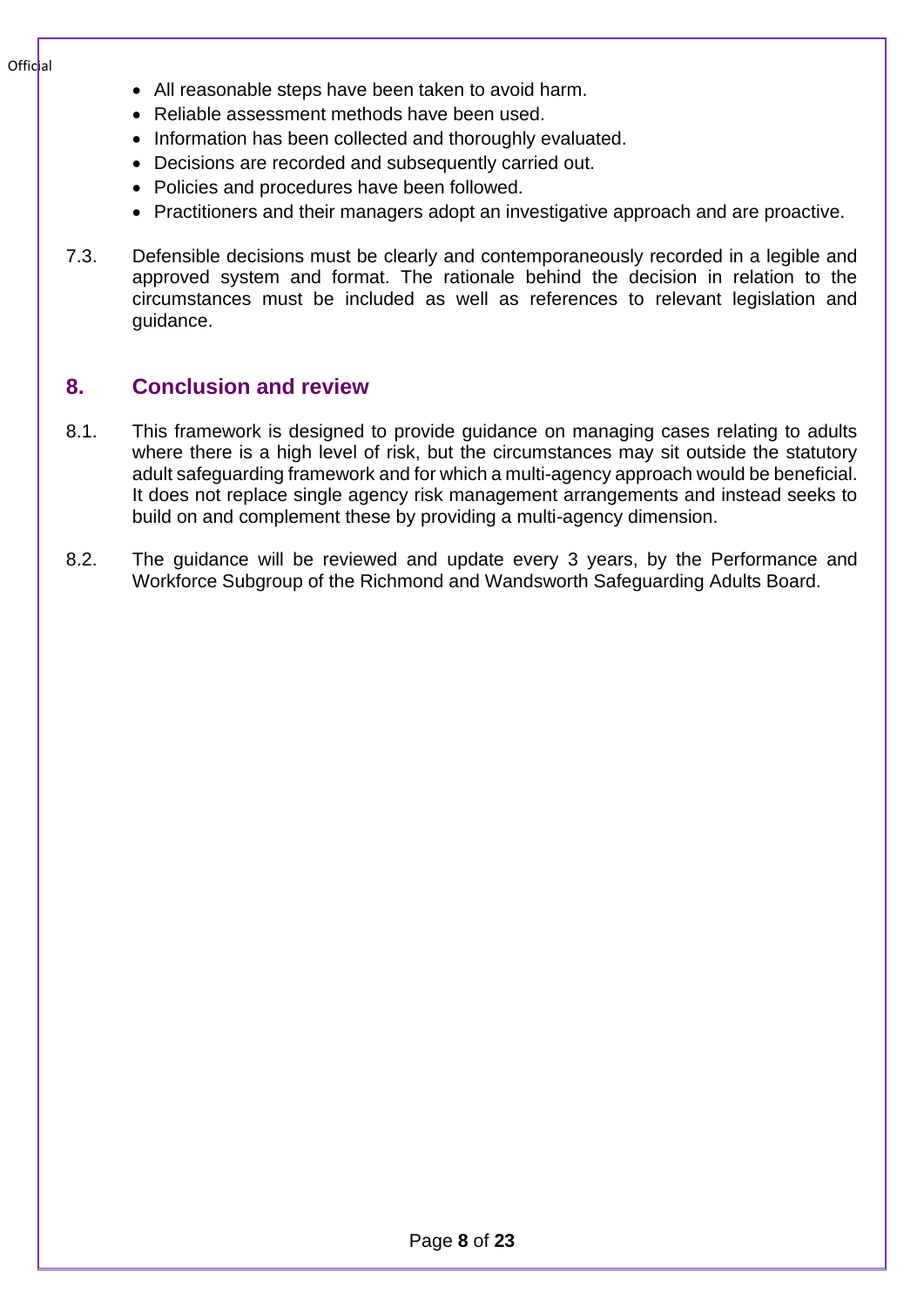<span id="page-8-0"></span>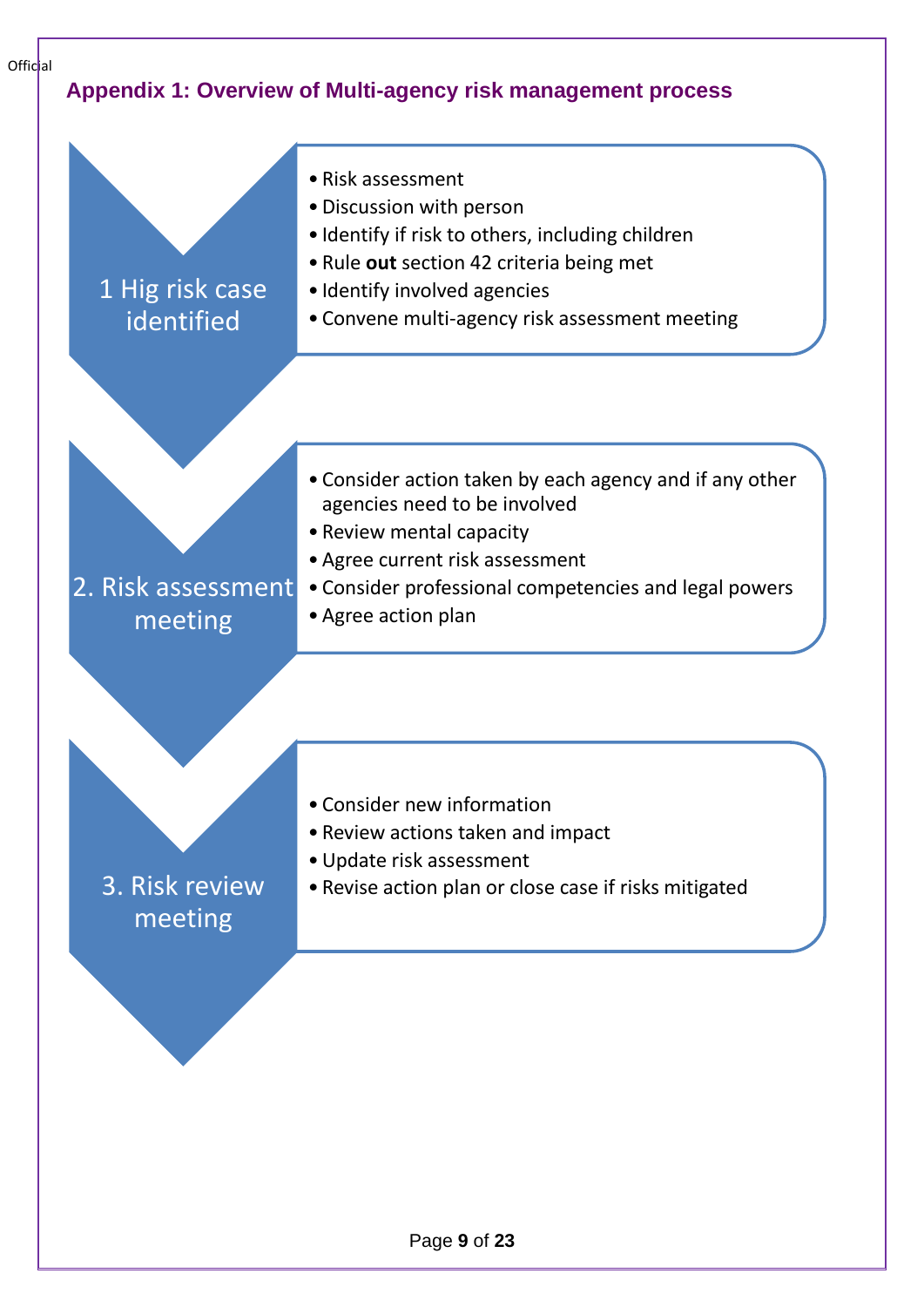#### <span id="page-9-0"></span>**Appendix 2: Assessing Risk**

1. Where a person with needs for care and/or support is declining support and is placing him/herself or others at risk of serious harm, advice and information should be shared with the adult about the risk(s). As part of usual case management practice each agency should complete and document their internal risk assessment and management plan. The risk assessment should consider both concerns, and protective factors - see schematic below:

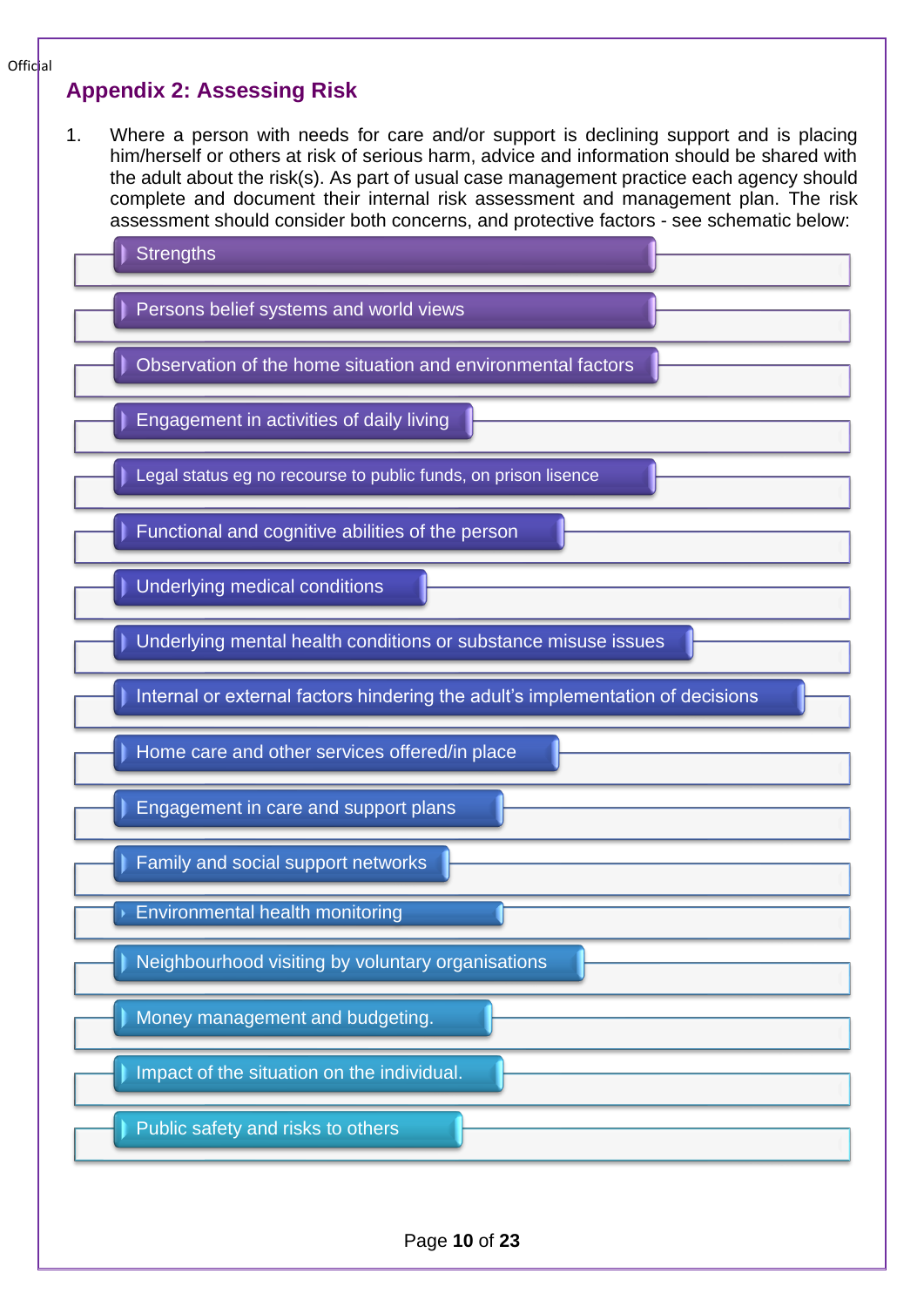- 2. The risk assessment may highlight circumstances or risks which would be more appropriately dealt with under another process such as: Care Programme Approach; Multi-Agency Risk Assessment Conference (MARAC); Channel Panel; children's safeguarding or an adult safeguarding enquiry (section 42); Vulnerable Adults Multi-Agency Panel (VAMA - Richmond) or Community Multi-agency Risk Assessment Panel (CMARAP – Wandsworth); or an individual enquiry. (The decision trees in Appendix 2 may assist in the decision making.)
- 3. The adult should, as far as possible, be included and involved in the assessment process and in developing a risk management plan to reduce or eliminate identified risks. Under normal circumstances, the person should be invited to attend any meetings with them being offered any support needed to enable them to participate fully. This support may also include offering and arranging an advocate if the adult is likely to experience substantial difficulty in participating in the meetings.
- 4. An assessment of mental capacity should be carried out, if appropriate, to determine if the person has the capacity to make specific decisions. Where a person is unable to agree to have their needs met because they lack the mental capacity to make this decision, then the 'Best interest' decision making process should be used. Advocacy should also be sought where required to ensure the adult is appropriately supported.
- 5. Where the adult continues to decline all assistance and they have been assessed as having the mental capacity to understand the consequences of this decision, or there are persistent issues in assessing mental capacity, this should be fully recorded. This should include a record of the efforts and actions taken by all agencies involved to provide support.
- 6. Professional judgement will determine whether or not the level of risk has reached an unmanageable level for the person. Where this is the case, a multi-agency risk management process should be set in motion.
- 7. If the multi-agency risk management process has not been able to mitigate the risk of any behaviour which could result in serious harm, the professionals involved should consider notifying the relevant authority with safeguarding responsibilities (the local authority) of the steps taken (assuming the multi-agency lead has received consent to share personal information or deems it is necessary due to the exemptions in the Data Protection Act 1998). The local authority should then assess the circumstances of the case as well as the steps already taken to minimise presenting risks to determine what if any, further steps are required in accordance with the duty under section 42 of the care Act 2014 to undertake a safeguarding enquiry. Non-statutory enquiries may also be considered and instigated by the local authority in response to the presenting concerns. These enquiries are undertaken when the adult does not have care and support needs but may still be at risk of abuse or neglect and to whom the local authority has a 'wellbeing' duty under Section 1 of the Care Act 2014.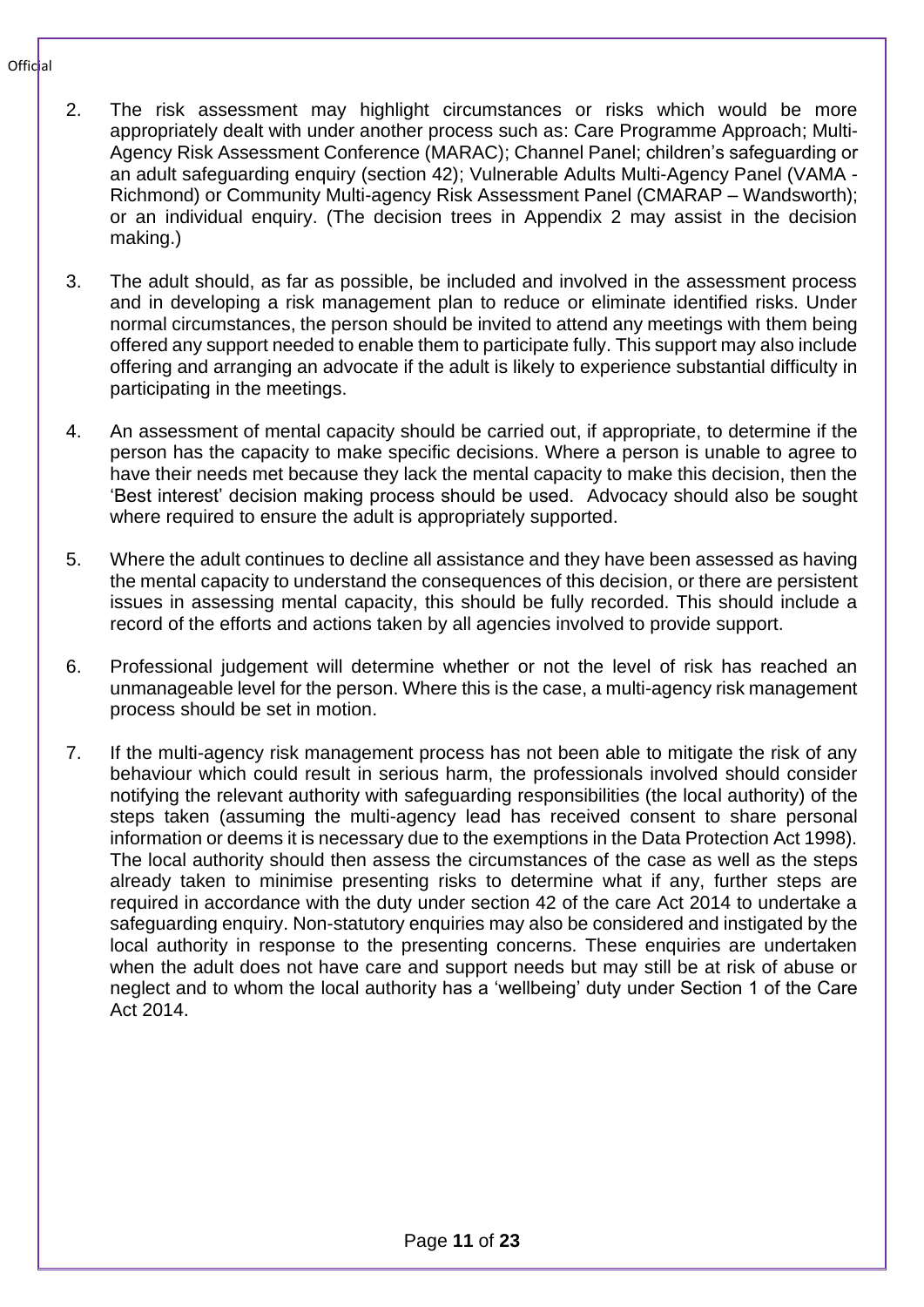# <span id="page-11-0"></span>**Appendix 3: List of Agency Contacts**

This is a list of single points of contacts across the partnership. These addresses can be used to send the Request for Information form to help you with setting up a professionals meeting. This is not an exhaustive list of all agencies.

| <b>Agency</b>                                                          | <b>Contact point email</b>                         |
|------------------------------------------------------------------------|----------------------------------------------------|
| <b>Richmond and Wandsworth Adult Social</b>                            | access.team@richmond.gov.uk                        |
| Care                                                                   | accessteam@wandsworth.gov.uk                       |
| <b>Richmond CCG</b>                                                    | Sarah.loades@swlondon.nhs.uk                       |
|                                                                        | Peter. Warburton@swlondon.nhs.uk                   |
| <b>Wandsworth CCG</b>                                                  | waccg.wandsworthccg.safeguarding@nhs.net           |
| <b>Metropolitan Police</b>                                             | SW-MentalHealthEnquiries@met.police.uk             |
|                                                                        | Paolo.Resteghini2@met.pnn.police.uk                |
| Richmond and Wandsworth Housing                                        | HMASH@richmondandwandsworth.gov.uk                 |
| Housing Safeguarding mailbox                                           | HSG@richmondandwandsworth.gov.uk                   |
| <b>Wandsworth Children's Social Services</b>                           | ipoc@wandworrth.gov.uk                             |
| Achieving for Children (Richmond's<br><b>Children Social Services)</b> | Spa.referrals.richmond@achievingforchildren.org.uk |
| <b>Richmond Housing Partnership</b>                                    | Customer.services@rhp.org.uk                       |
| <b>HRCH</b>                                                            | hrch.safeguarding@nhs.net                          |
| <b>CLCH</b>                                                            | CLCHT.Adultsafeguarding@nhs.net                    |
| <b>Your Health Care</b>                                                | swlccg.yourhealthcarespa@nhs.net                   |
| South West London and St Georges Mental                                | Richmond RichmondRST@swlstg.nhs.uk                 |
| <b>Health Trust</b>                                                    | Wandsworth - to be added                           |
| <b>St Georges Hospital</b>                                             | Safeguarding.AdultsTeam@stgeorges.nhs.uk           |
| Kingston Hospital                                                      | Francesca.Butcher@nhs.net                          |
| Chelsea & Westminster & West Middlesex<br>hospital                     | Safeguardingteam@chelwest.nhs.uk                   |
| Richmond well-being service                                            | elft.rws@nhs.net                                   |
| Wandsworth well-being service                                          | Ssg-tr.waniapt@nhs.net                             |
| Spear                                                                  | marktaylor@spearlondon.org                         |
| <b>LAS</b>                                                             | Safeguarding.las@nhs.net                           |
| <b>RCDAS</b>                                                           | RCDAS.Referrals@slam.nhs.uk                        |
| <b>WCDAS</b>                                                           | WCDAS-Referals@slam.nhs.uk                         |
| <b>Richmond Fire Brigade</b>                                           | Robert.Davies@london-fire.gov.uk                   |
| <b>Wandsworth Fire Brigade</b>                                         | john.snelgrove@london-fire.gov.uk                  |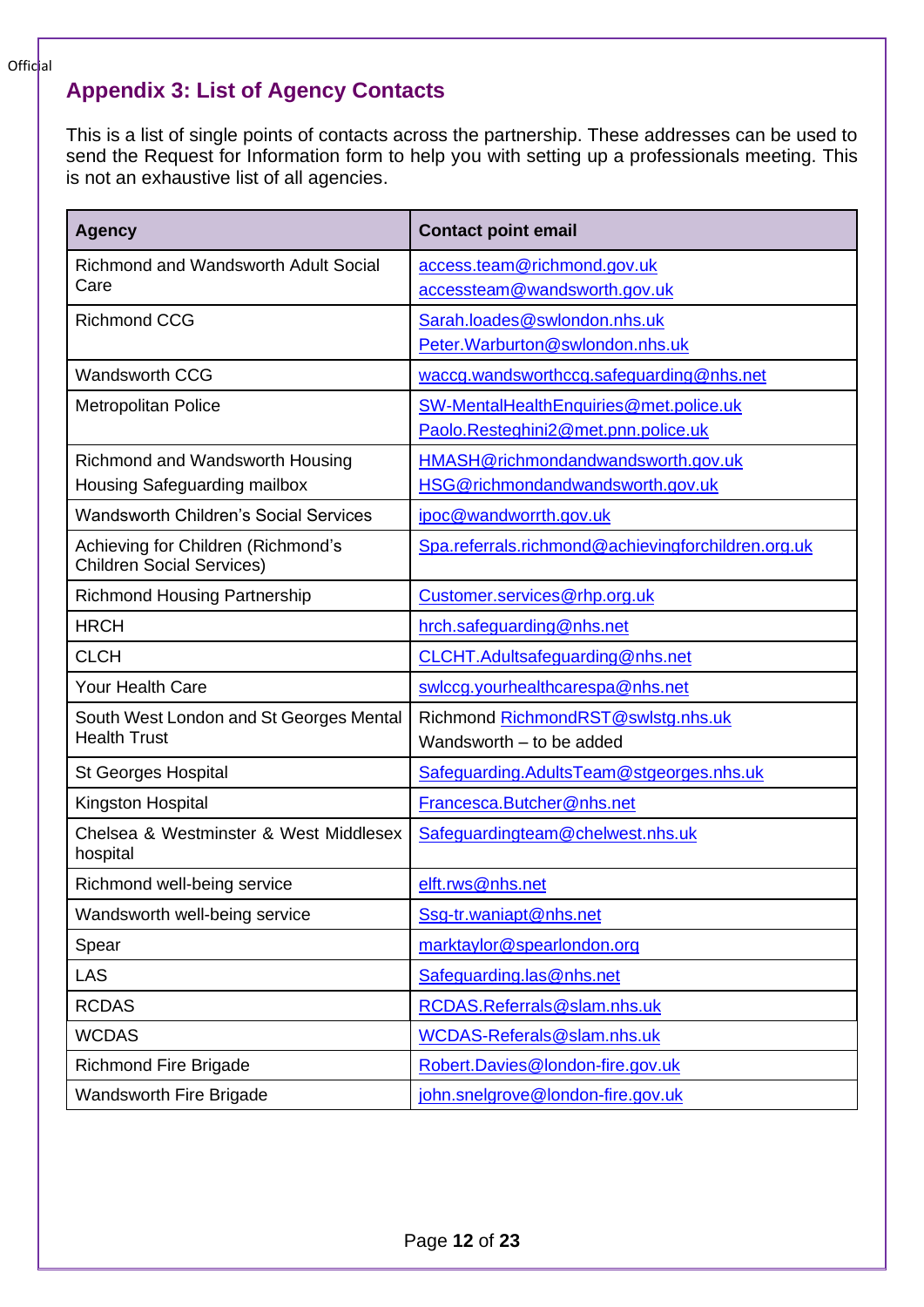### <span id="page-12-0"></span>**Appendix 4: Request for information of agency involvement in a case for planned Professionals meeting**

(This may be used to help determine which agencies are involved in a case – if you already know the names of involved professionals there is no need to use this form)

There are concerns about the risk for the person named below. Your agency is being contacted to identify if the person is known to your service and who should be contacted to attend the planned professionals meeting. Please respond to the sender by email, within 2 days of receiving this notice

#### **Case details:**

| <b>Name</b>    |  |
|----------------|--|
| <b>Address</b> |  |
|                |  |
| <b>DOB</b>     |  |

#### **Agency contact person:**

| <b>Service</b> | Name and email of contact person |
|----------------|----------------------------------|
|                |                                  |
|                |                                  |
|                |                                  |

Please ensure that the form is emailed securely in compliance with your agencies' system for safe information sharing.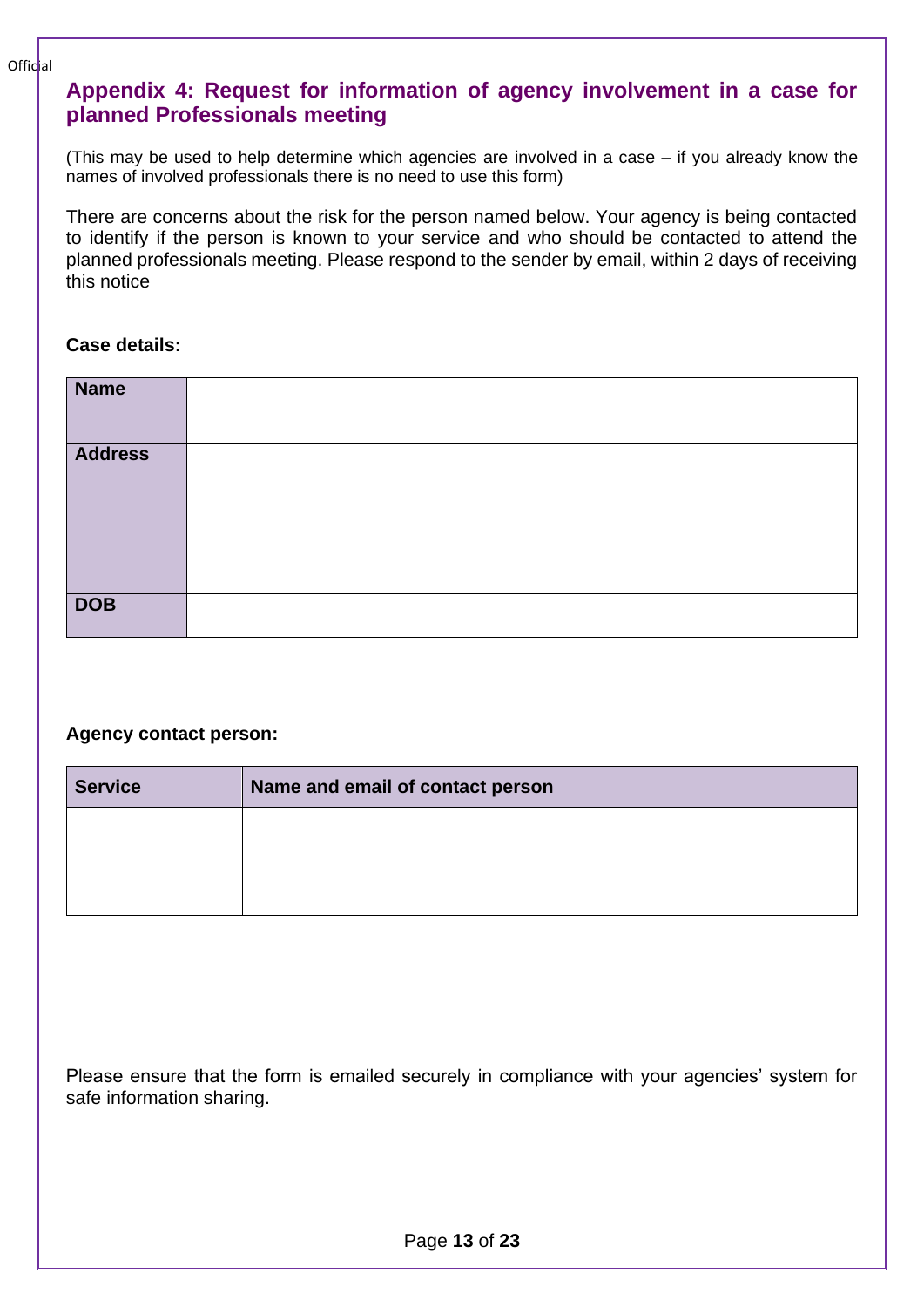# <span id="page-13-0"></span>**Appendix 5: Multi-agency Risk Management Planning Meeting Agenda Template**

| Notice of Multi-agency Risk Management Planning Meeting concerning [full name of |
|----------------------------------------------------------------------------------|
| person, DOB, address]                                                            |

**Date: Time:**

**Venue:**

#### **Agenda**

- 1. Welcome and apologies
- 2. Purpose of meeting
- 3. Summary of case concerns, risks and protective factors
- 4. Consideration of options for action
- 5. Agreed actions, person to do it and by when
- 6. Next meeting

#### **List of people Invited**

| <b>Name</b> | Agency | Role |
|-------------|--------|------|
|             |        |      |
|             |        |      |
|             |        |      |
|             |        |      |
|             |        |      |
|             |        |      |
|             |        |      |
|             |        |      |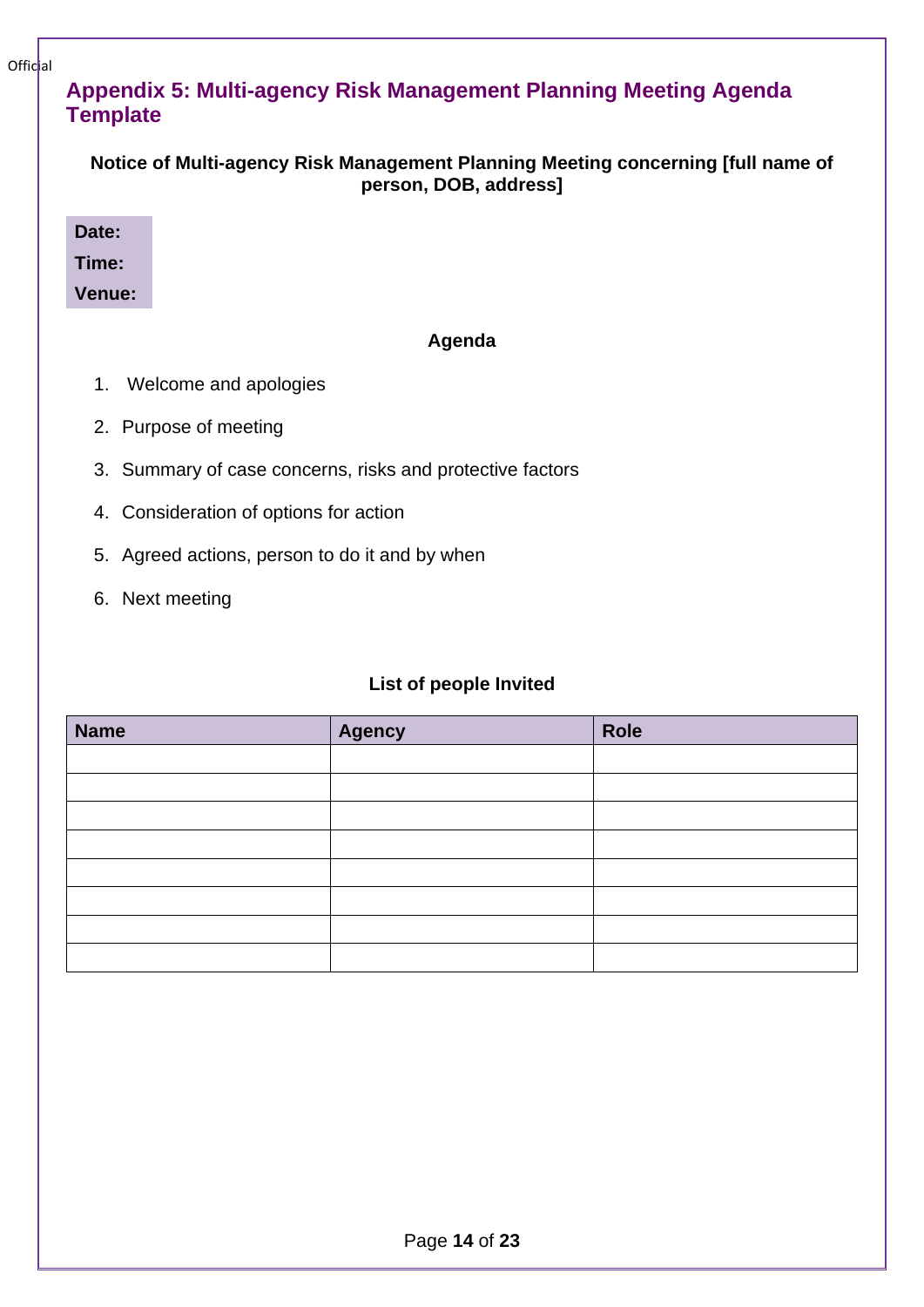### <span id="page-14-0"></span>**Appendix 6: Multi-agency Risk Management Review Meeting Agenda Template**

| Notice of Multi-agency Risk Management Review Meeting concerning [full name of |
|--------------------------------------------------------------------------------|
| person, DOB, address]                                                          |

**Date:**

**Time:**

#### **Venue:**

#### **Agenda**

- 1. Welcome and apologies
- 2. Purpose of meeting
- 3. Overview of new information
- 4. Update on action plan and identification of any new actions
- 5. Summary of current risk and if further meetings are required.

#### **List of people Invited**

| <b>Name</b> | <b>Agency</b> | Role |
|-------------|---------------|------|
|             |               |      |
|             |               |      |
|             |               |      |
|             |               |      |
|             |               |      |
|             |               |      |
|             |               |      |
|             |               |      |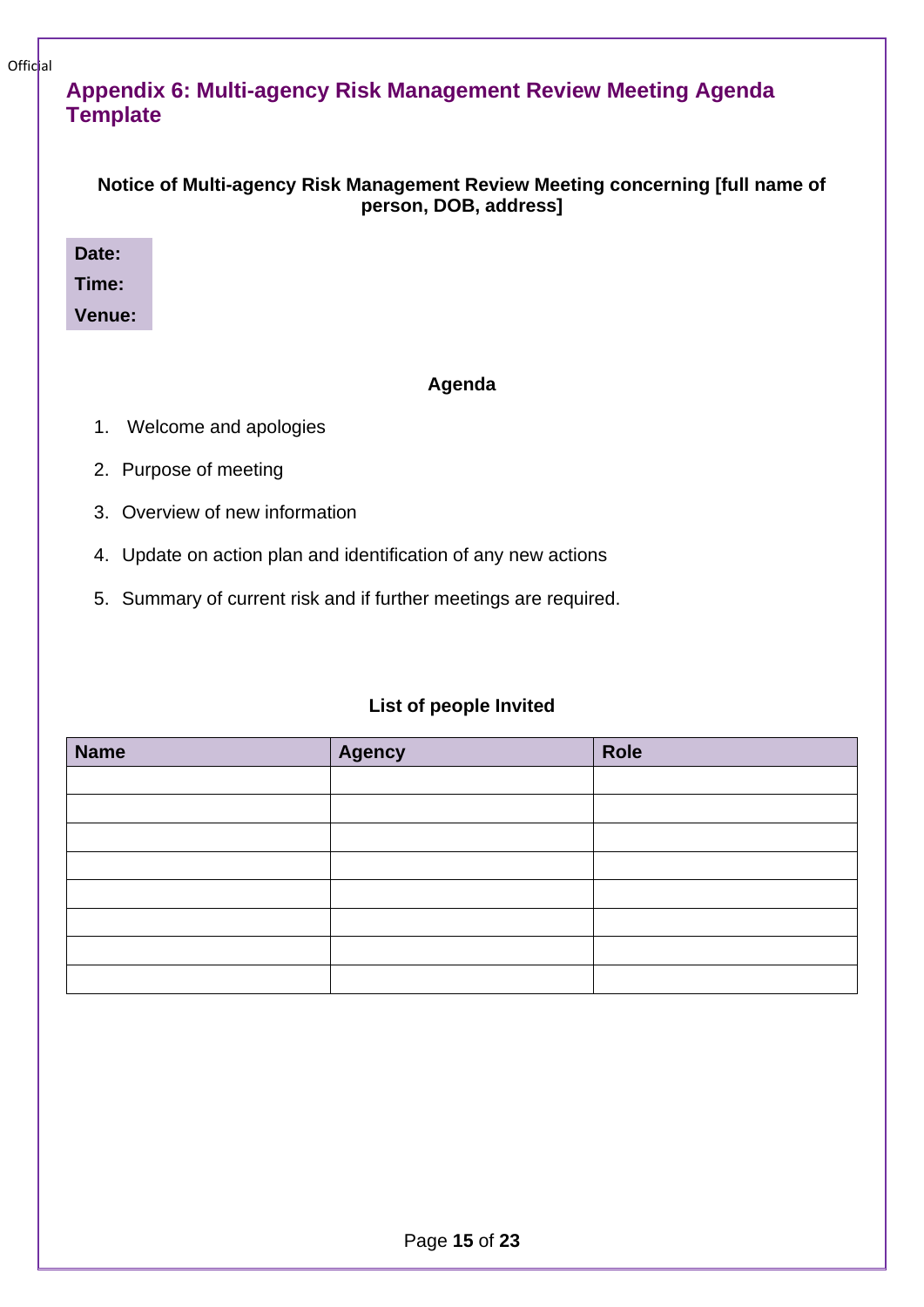# <span id="page-15-0"></span>**Appendix 7: Definition of adult at risk**

- 1. An adult will be 'at risk' under this framework where s/he is unable or unwilling to provide adequate care for him/herself and:
	- Is unable to obtain necessary care to meet their needs; and/or
	- Is unable to make reasonable or informed decisions because of a mental impairment; and/or
	- Is unable to protect themselves adequately against potential exploitation or abuse; and/or
	- Has refused essential services without which their health and safety needs cannot be met but do not have the insight to recognise this.
- 2. A person may have mental capacity and yet disagree with the views of the professional. This right is a right that cannot be taken away from a person who has mental capacity. It does not preclude the professional from entering into a dialogue with the person to explore the area of concern.
- 3. Involvement and the offer of support does not hinge on a request by the adult or anybody else and is not negated by a third party's refusal to grant access to the adult, or by the adult's refusal to participate.
- 4. It is important that the rights of the adult to make apparently unwise lifestyle choices and to refuse support are respected. However, consideration of the person's mental capacity to make a decision must be considered.
- 5. This Framework promotes an active rather than a passive approach to supporting an adult whose circumstances place them at risk. However, information and advice about how to minimise risk should be given to the individual who, with capacity, has refused to accept support, together with information about how they can access support in the future should they change their minds. It is important that decisions (either by the adult or the agency) are kept under constant review and re-evaluated as circumstances change or new information becomes available.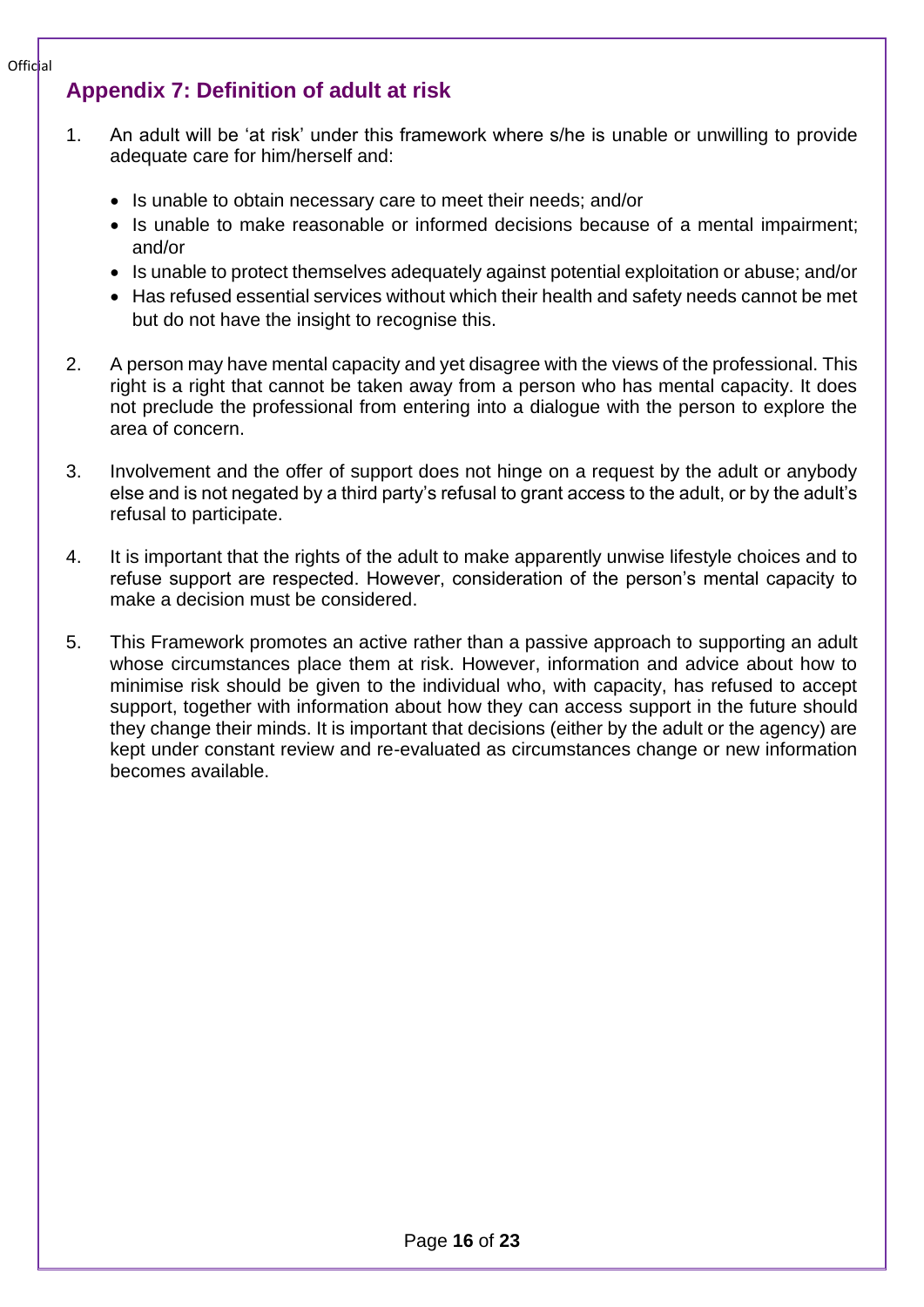# **Appendix 8: Decision Trees to support decision making on managing high risk cases**

Official

<span id="page-16-1"></span><span id="page-16-0"></span>

Page **17** of **23**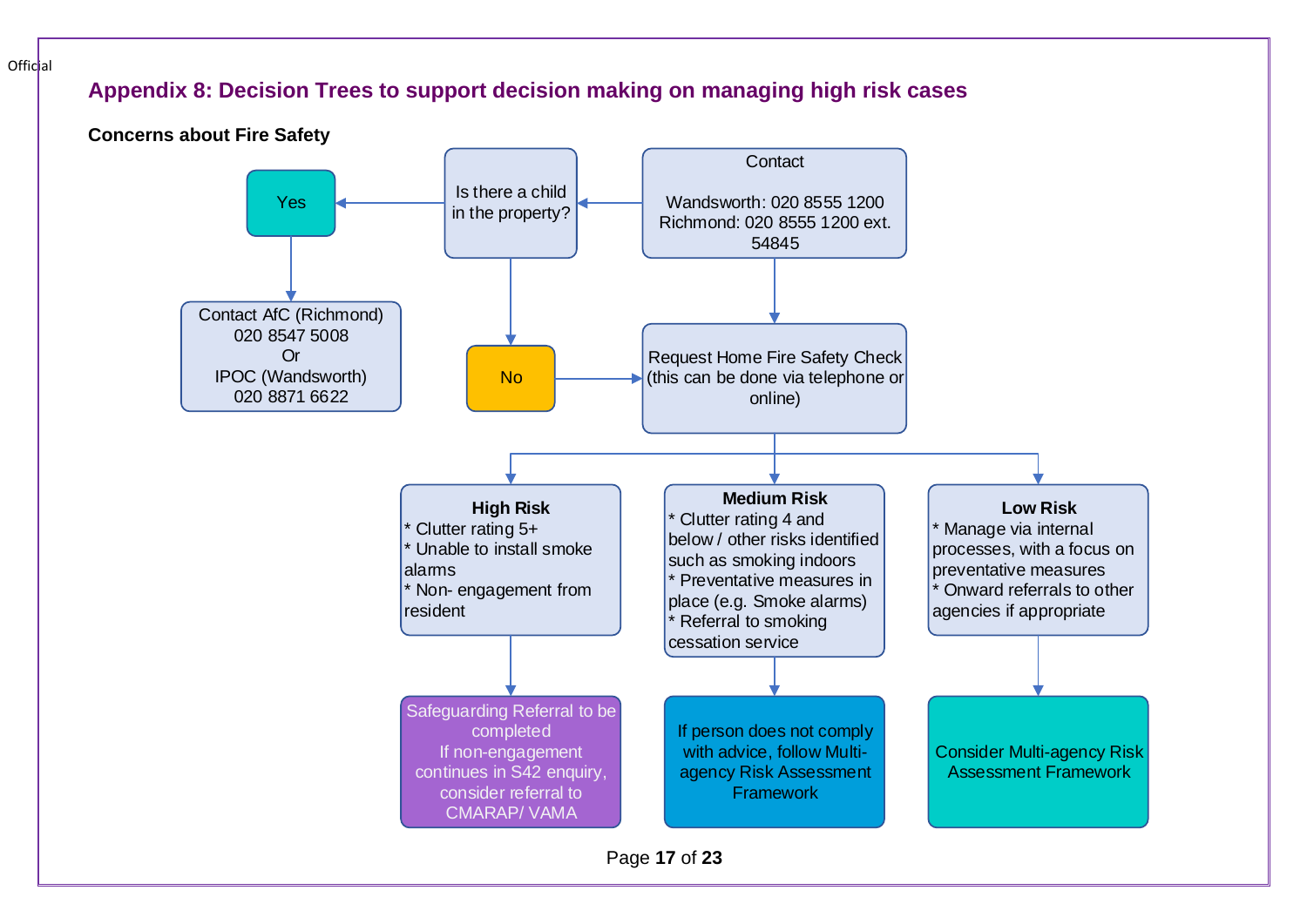**Yes**

**No** Skip to next question

# Checklist for Person-Centred Fire Risk Assessment



| Name of resident |                                |
|------------------|--------------------------------|
| Full address     |                                |
| Date             | DD/ MM/ YYYY Form completed by |

| 1. Does the individual have an increased fire risk?                                                        |                                                                                                                                                                                                                                                                                                                                                                                                                                                                                                                                                                                                                                                                                                                                                                 |  |
|------------------------------------------------------------------------------------------------------------|-----------------------------------------------------------------------------------------------------------------------------------------------------------------------------------------------------------------------------------------------------------------------------------------------------------------------------------------------------------------------------------------------------------------------------------------------------------------------------------------------------------------------------------------------------------------------------------------------------------------------------------------------------------------------------------------------------------------------------------------------------------------|--|
| Yes∣<br>If yes, tick all the<br>fire risk factors they<br>exhibit<br>No.<br>Skip to next<br>question       | Smoking - with signs of unsafe use of smoking or vaping materials (e.g. smoking in bed).<br>Use of emollient creams that are petroleum or paraffin based.<br>Air pressure mattress or oxygen cylinders are used.<br>Unsafe use of portable heaters (e.g. placed too close to materials that could catch fire).<br>Unsafe cooking practices (e.g. cooking left unattended).<br>Overloaded electrical sockets/adaptors or extension leads.<br>Faulty or damaged wiring.<br>Electric blankets used.<br>Previous fires or near misses, burns or scorch marks on carpets and furniture.<br>Unsafe candle/tea light use (e.g. left too close to curtains or other items that could catch fire or within easy<br>reach of children or pets).<br>Other (please specify) |  |
|                                                                                                            | 2. Would the individual be less able to react to an alarm or fire?                                                                                                                                                                                                                                                                                                                                                                                                                                                                                                                                                                                                                                                                                              |  |
| Yes∣<br>If yes, tick all the<br>fire risk factors they<br>exhibit<br><b>No</b><br>Skip to next<br>question | Mental health issues (e.g. dementia, anxiety or depression).<br>Cognitive or decision-making difficulties.<br>Alcohol dependency or misuse of drugs.<br>Sensory impairments (e.g. hard of hearing or sight loss).<br>Other (please specify)                                                                                                                                                                                                                                                                                                                                                                                                                                                                                                                     |  |
|                                                                                                            |                                                                                                                                                                                                                                                                                                                                                                                                                                                                                                                                                                                                                                                                                                                                                                 |  |
|                                                                                                            | 3. Does the individual have a reduced ability to escape?                                                                                                                                                                                                                                                                                                                                                                                                                                                                                                                                                                                                                                                                                                        |  |
| Yesl<br>If yes, tick all the<br>fire risk factors they<br>exhibit<br><b>No</b><br>Skip to next<br>question | Have restricted mobility, are frail or have a history of falls.<br>Are blind or have impaired vision.<br>Lacks capacity to understand what to do in the event of a fire. Is a hoarder, or there are cluttered or<br>blocked escape routes. Are bed or chair bound.<br>Internal doors are left open at night.<br>Would be unable to unlock front door to escape.<br>Other (please specify)                                                                                                                                                                                                                                                                                                                                                                       |  |

Page **18** of **23**

**4. Are there any smoke or heat alarms fitted within the individual's home?**

If yes, please specify which rooms have them fitted: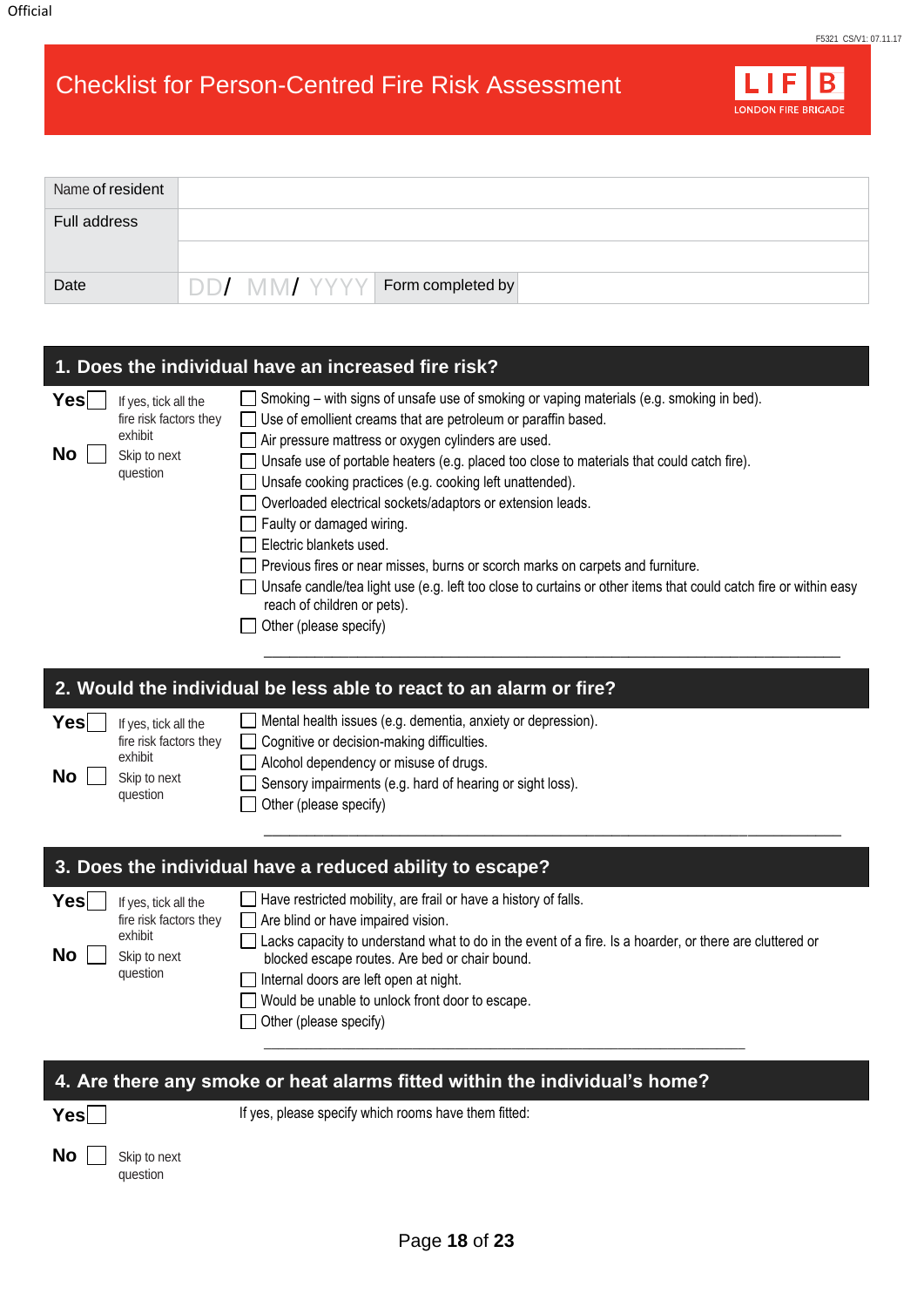| 5. Has a carbon monoxide alarm been fitted anywhere that gas or solid fuels are used? |                                                                                                                                                                                                                                                                                                           |  |
|---------------------------------------------------------------------------------------|-----------------------------------------------------------------------------------------------------------------------------------------------------------------------------------------------------------------------------------------------------------------------------------------------------------|--|
| $\mathsf{Yes}$                                                                        | If yes, please specify which rooms have them fitted:                                                                                                                                                                                                                                                      |  |
| No l<br>Skip to next<br>question                                                      |                                                                                                                                                                                                                                                                                                           |  |
| What to do next                                                                       |                                                                                                                                                                                                                                                                                                           |  |
| place:                                                                                | If there are any questions in sections 1-3 that have been answered 'Yes', or you have identified<br>that there are no smoke or heat alarms fitted, or they are broken or poorly sited, this suggests<br>there is a risk from fire. Immediate actions are required to ensure agreed safety measures are in |  |

#### **If you are a family member or an informal carer:**

Contact London Fire Brigade to arrange for a free home fire safety visit: **Tel** 0800 028 4428 **Text/SMS** 07860 021 319

**Email** [smokealarms@london-fire.gov.uk](mailto:smokealarms@london-fire.gov.uk)

**Web** london-fire.gov.uk/HomeFireSafetyVisit

In addition, extra support and advice can be sought from Adult Social Care Teams and your housing provider or landlord where serious risk has been identified.

#### **If you are employed by a company or organisation:**

- Return this checklist to your manager for a full Person-Centred Risk Assessment to be conducted where necessary.
- Inform the resident or other family members of the risks identified, if you are certain they will understand.
- If a care plan exists, all actions taken should be noted in that plan.
- Ensure appropriate partnership referrals are made as required.

#### **Fire safety in the home**

**What happens during a home fire safety visit?** Firefighters or trained staff will visit the home and offer advice based on individual needs, this includes information on how to **prevent** fires, the importance of smoke alarms to **detect** a fire and having **escape** plans in the event of a fire. They will also fit smoke alarms if required.

A 'Fire Safety in the Home' booklet is available from London Fire Brigade and can be downloaded from our website. Some basic fire safety advice has also been provided below.

#### **Prevention**

- It is safer not to smoke; but anyone who does should try to smoke outside and always make sure cigarettes are put out properly.
- Never smoke in bed, or anywhere else, if there's a chance of falling asleep.
- Use fire-safe ashtrays and fire-retardant bedding, nightwear and throws.
- Ensure paraffin based emollient creams are replaced with non-flammable alternatives.
- Candles, tea lights and incense burners should only be placed in stable, heat-resistant holders. Keep these items or any other type of naked flame well away from curtains, furniture and clothes.
- Sit at least one metre away from heaters and keep them well away from anything that can catch alight.
- Don't overload electrical sockets.
- Close all doors at night as this helps to prevent fire and smoke spreading.
- Switch off and unplug electrical items such as TVs and avoid charging devices like mobile phones whilst asleep.

#### **Early warning and detection of a fire is essential**

- As a minimum, fit at least one smoke alarm on every level of the home and in any room where a fire could start. The ideal position for these are usually in rooms that are used the most, in hallways and anywhere electrical equipment is left switched on.
- Fitting multiple linked smoke alarms, that all activate together, is the best way to be alerted in the event of a fire. For some, the provision of a Telecare monitoring system may also be beneficial.
- Specialist alarms can be fitted for people who may have a delayed response to escape – for example; strobe light and vibrating pad alarms for the deaf or hard of hearing.
- Remember to test all alarms monthly.

#### **Escape**

- Make sure escape routes are kept clear of anything that may slow down or block exit routes.
- Ensure security gates can be easily opened from the inside without the need for a key. Keep door and window keys where everyone can find them.
- Mobility aids and any methods of calling for help should always be kept close to hand (e.g. mobile phone, link alarm/pendant).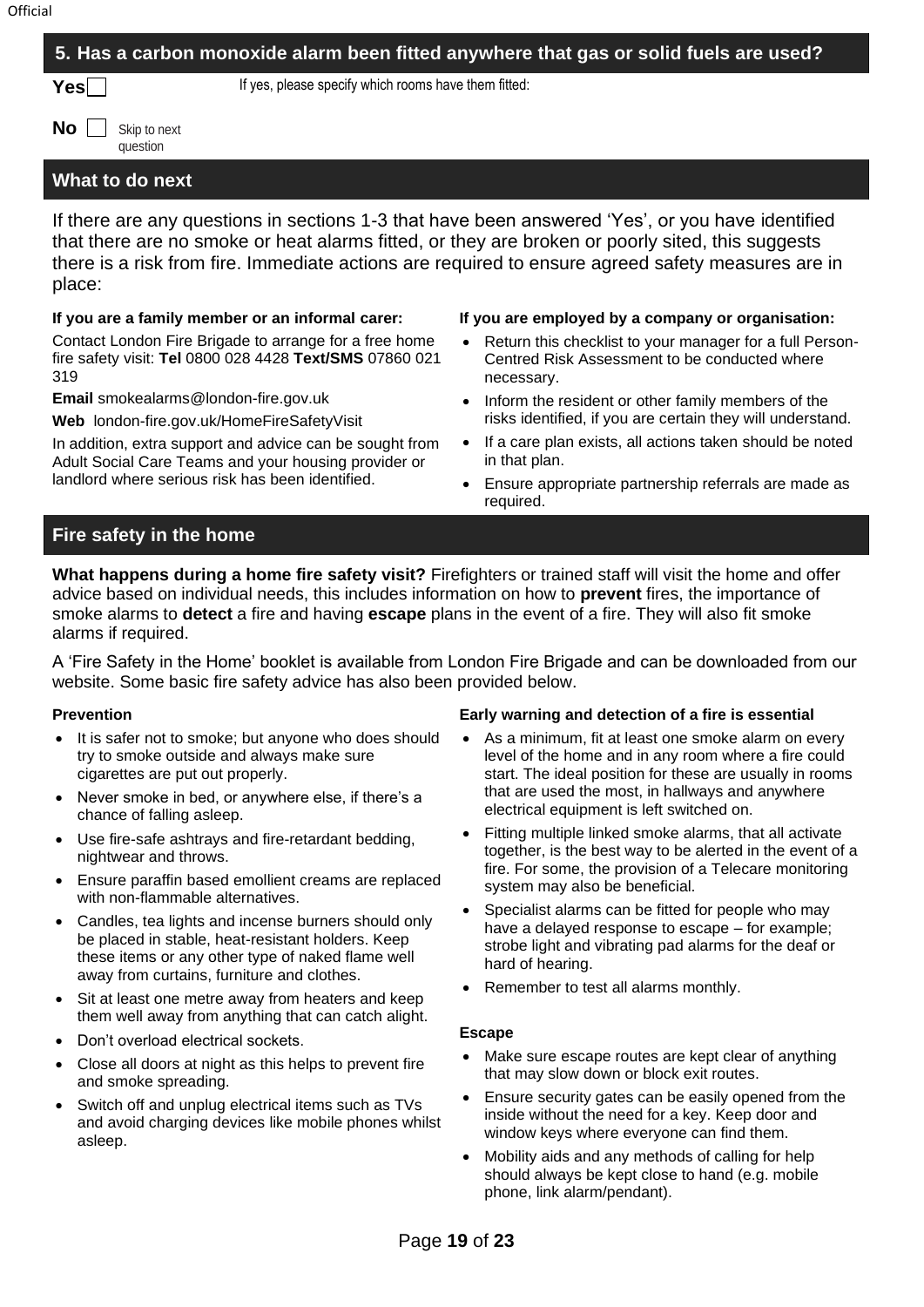<span id="page-19-0"></span>

Page **20** of **23**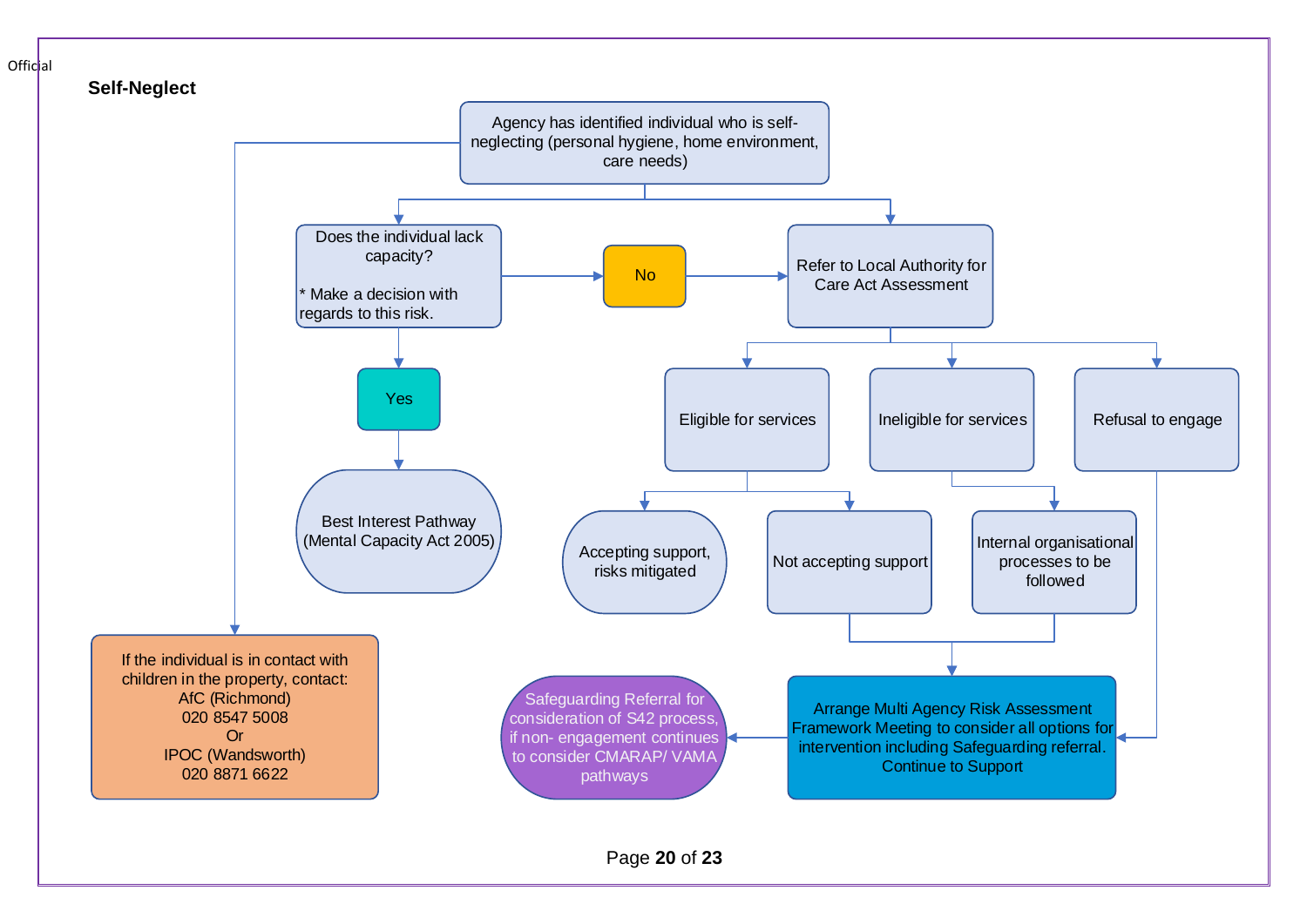<span id="page-20-0"></span>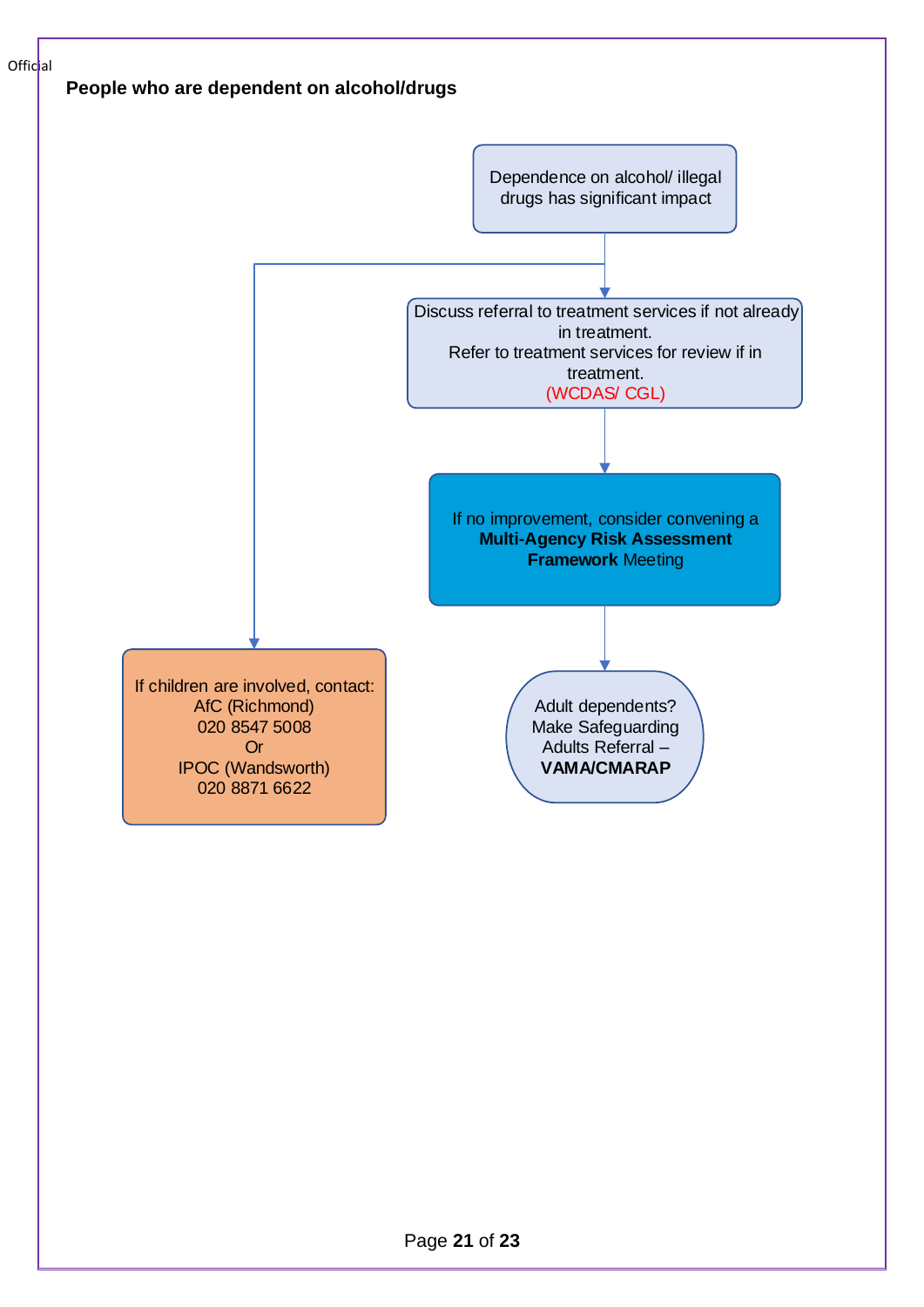

#### <span id="page-21-0"></span>**People who are non-compliant with medication or medical service**